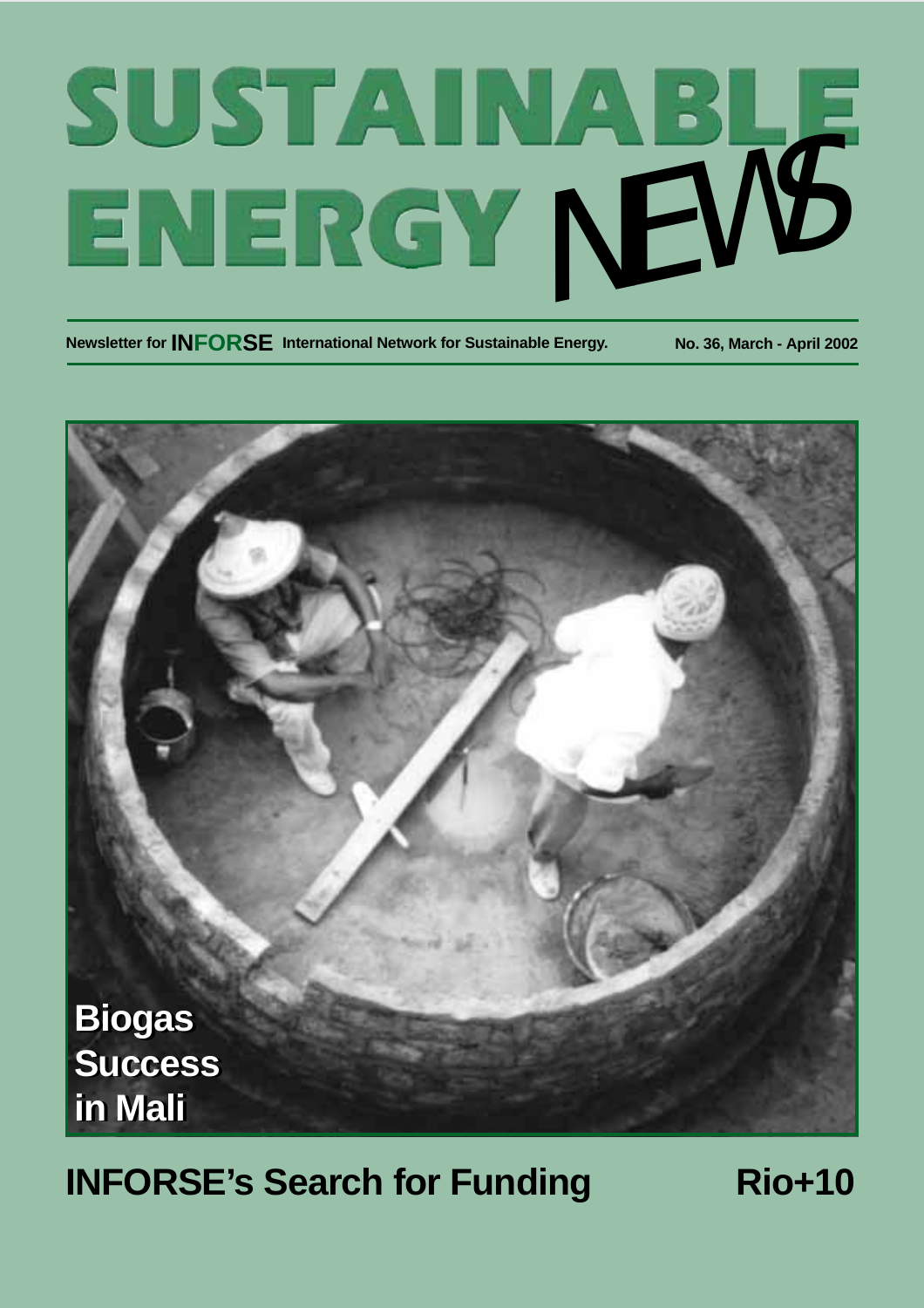

**International Network for Sustainable Energy (INFORSE)** *is a worldwide NGO network formed at the Global Forum in Rio de Janeiro, Brazil, 1992.*

#### **INFORSE S Secretariat : New Address!!!**

*c/o INFORSE-Europe/OVE Gl. Kirkevej 56, DK-8530 Hjortshøj, Denmark. Ph: +45-86-227000 Fax: +45-86-227096 E-mail: inforse@inforse.org http://www.inforse.org/*

#### **Editorial Address:**

*Sustainable Energy News INFORSE-Europe/OVE Gl. Kirkevej 56, DK-8530 Hjortshøj, Denmark. Ph: +45-86-227000 Fax: +45-86-227096 E-mail: ove@inforse.org http://www.inforse.org/*

#### **Editors:**

*Gunnar Boye Olesen Judit Szoleczky Michael Kvetny Niki Fowler (text advice)*

#### **Advisory Board:**

*Sécou Sarr, ENDA, Senegal M.C. Mapako, BUN, Zimbabwe Raymond Myles, INSEDA, India Emil Bedi, FAE, Slovakia Emilio La Rovere, LIMA, Brazil Roque Pedace, Rejima, Argentina D. Sukkumoed, SENT, Thailand*

**Deadline for next issue:** *15.05.2002* **Next issue:** *June 2002*

*The newsletter is quarterly. Feel free to use the information, but please state the source.*

**Annual subscription rate:** *DKK 150 (approx. US\$ 25). Plus bank cost at check : DKK 50 (approx. US\$ 8).*

**Printed:** *Husets Trykkeri, Århus, Denmark*

**Photo on the front page:** *Building a biogas digester dome using locally made bricks in Mali. See article on pages 8-9. Photo: Mali Folkecenter.*

# **NGO Network - INFORSE was Needed 10 Years Ago & Today**

*The lack of Danish Support for INFORSE does not stop INFORSE to fight for a sustainable energy future for the world.*

*Drawing by Claes Movin, Denmark* Trawing by Claes Movin, De *Support the network!*

With the sudden lack of support for INFORSE from the Danish state, cuts in support for renewable energy and energy efficiency in Denmark, and a very un-ambitious climate strategy in the USA, the prospects for sustainable energy seems bleaker than they have been for a long time.

From other countries, however, there are more positive signs. Germany has had the largest increase in windpower ever in 2001. The UK and France seem seriously committed to renewable energy. Worldwide renewable energy and energy efficiency technologies are still on the rise.

The lack of commitment to use sustainable technologies for climate change abatement, seen not only in Denmark and the USA, underlines the urgent need for concerned citizens and NGOs around the world to use their resources and campaigning power to change the current clearly unsustainable energy path to one that will cover basic energy needs with renewable energy as proposed by Greenpeace (see page 10). It is vital to exchange fossil fuels and nuclear energy for renewables, and it should be done worldwide in 50 years, as proposed in the Vision2050 by INFORSE and others. There is also a need for development of the vision, combining local, national, regional, and global visions. It should be

shown how it is possible, technically as well as economically. Often it can even be shown that the developments included in visions are economical beneficial, if we include a dynamic view on costs, recognising the fact that renewable energy and energy-efficiency technologies are becoming cheaper with large-scale use.

There is also a need for networks that can facilitate exchange of experience among sustainable energy NGOs worldwide, ensure representation in the UN and other international fora, be a meeting place for NGOs, and support the development of consistent sustainable-energy visions and plans on all levels. *This was needed 10 years ago, when we started INFORSE. It is needed just as much or more today.* In spite of all efforts and of demonstrated progress, we are in many ways as far from a sustainable energy future as we were ten years ago.

*We hope that many of you will continue to participate in INFORSE, support the network, and help us through the difficult period ahead after the cut of our Danish support.*

We also hope that many of you will be able to participate in the Rio+10, where we plan to be present with INFORSE and an event on sustainable-energy communities.

bpna Bej Ibar

 Gunnar Boye Olesen INFORSE Co-ordinator (Europe)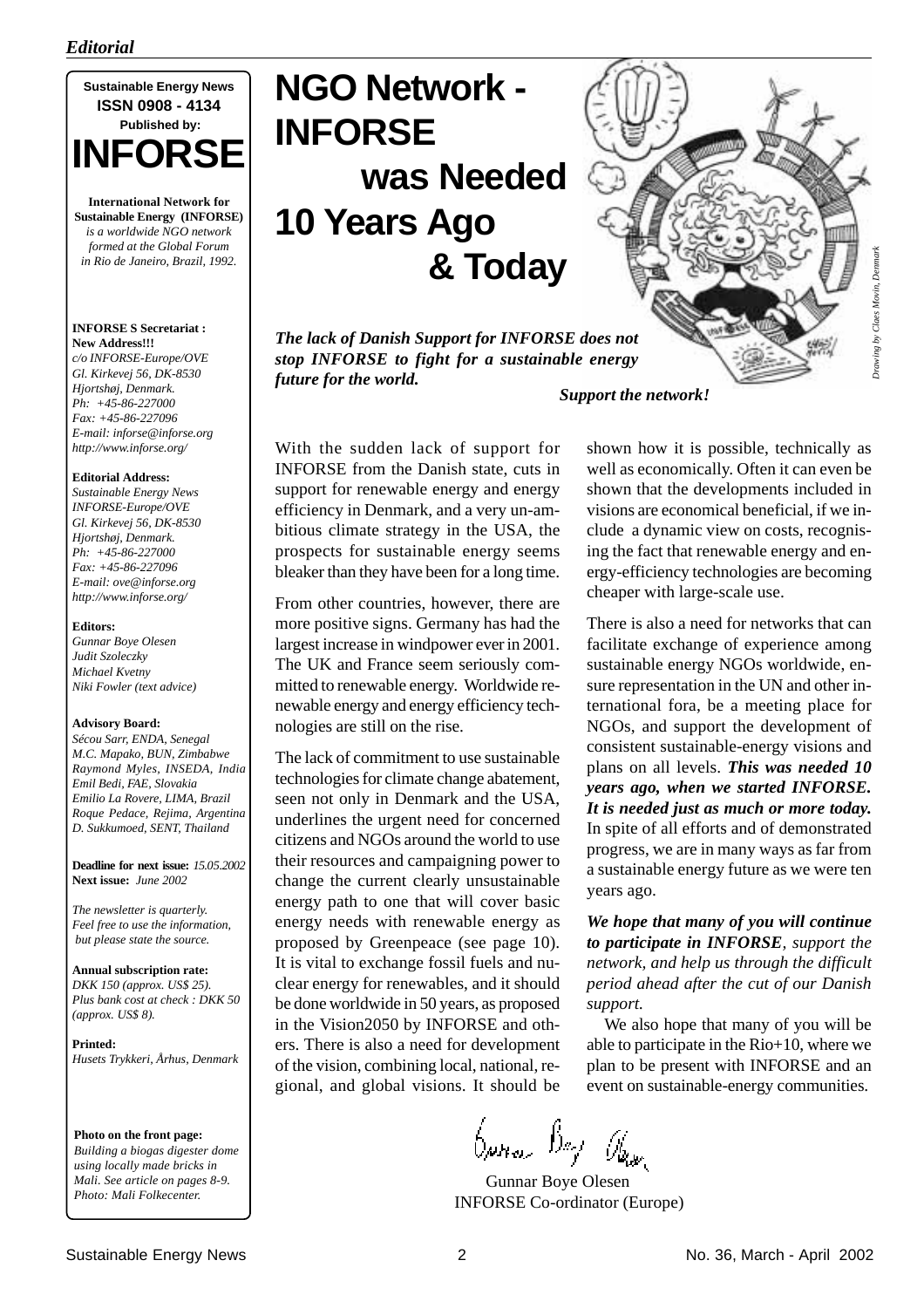**Support**

# **INFORSE´s New Situation - Search for Funding**

# **We Need YOUR Forum for Energy & Development Stops INFORSE & Sustainable Energy News Continue**



*By Gunnar Boye Olesen and Michael Kvetny, INFORSE*

#### **FED Closes its Door, INFORSE Continues**

In a surprise move, the new Danish rightwing government stopped support for Forum for Energy and Development (FED) retroactive to the start of this year, with the result that the FED will close its doors in May.

The FED had been the host of the INFORSE Secretariat since 1993, sponsoring many INFORSE activities such as this newsletter. The government moved very quickly on this, since it had only just come into power at the end of November. It was also a real surprise because the FED had had its budget increased in 2001, with the expectation of stable support until end of 2003.

#### **INFORSE Secretariat Moves**

To save the network, the Secretariat will be transferred from the FED to OVE, The Danish Organisation for Renewable Energy, at the end of April.

OVE will continue the activities as far as possible on a minimal budget, until a solution has been found with new funds and/or with a transfer of the secretariat to an organisation that has the capacity to continue the activities on a higher level.

Meanwhile, we are looking for all possible funds and voluntary assistance to continue the network activities for promotion of sustainable energy development worldwide.

*Any funding and ideas for funding is welcome! We will also be happy to cooperate in joint fundraising activities.*

#### **INFORSE´s lobby Continue**

INFORSE has a consultative status at the UN and plans to participate and organise a side event at Rio+10. See article on INFORSE´s Plans for Rio+10 on page 4.



*Front pages of previous issues of Sustainable Energy News and the Annual Contact List. Among the Themes last years were: Climate, Women, Poverty and School.*

#### **Sustainable Energy News Continues Smaller Circulation, Increased E-mail Edition**

*INFORSE Coordinators and Focal points (See back page)*

Sustainable Energy News will continue in one way or another. This issue is limited in circulation as well as in colours and pages. The circulation is limited to members and paying subscribers. To supplement the limited printed edition, circulation via email will be increased to cover all previous recipients that have email. We hope soon to be able to re-establish the previous print-version circulation with other funds.

#### **Subscribe to Sustainable Energy News!**

We also hope that many will begin to subscribe. We are keeping the subscription price at 25 USD/year, which is still low for a quarterly update of sustainable energy news from around the world.

Any additional contributions is also welcome, and will be used to support INFORSE activities.

#### **Contact List Delayed**

The Annual Contact list includes 800 organisations active in sustainable energy.

The European part was planned to be included in this issue, but it is delayed.

We hope that it can be included in one of the next issues of Sustainable Energy News.

#### **www.inforse.org Continues**

The INFORSE homepage will continue to be open for materials and links from the INFORSE organisations.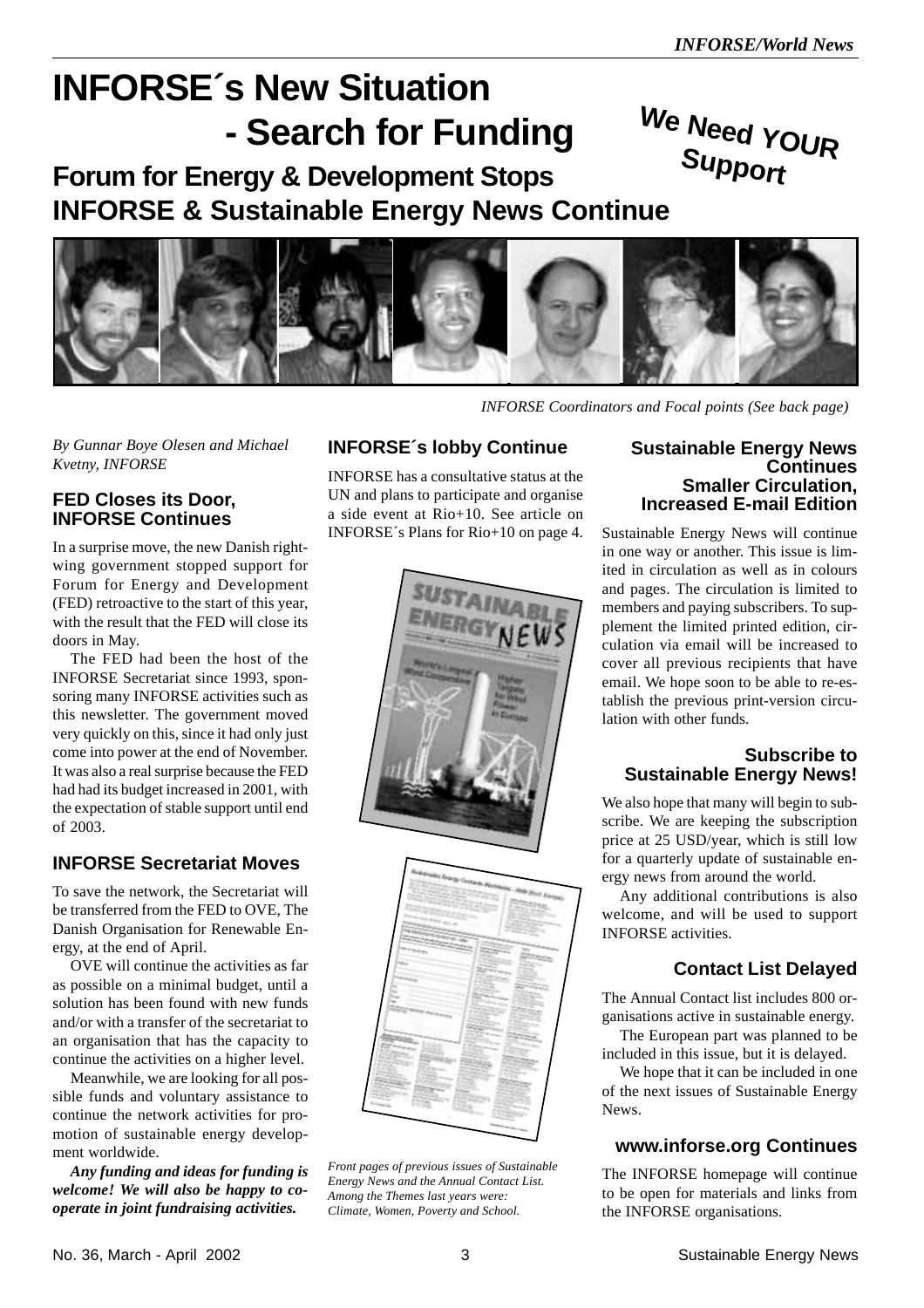

# **Energy Proposals for Rio+10**

**While the negotiations for Rio+10, the World Summit for Sustainable Development (WSSD), are in a state of chaos after the 3rd preparation meeting (Prepcom 3, March 25 – April 5 2002), energy has a more prominent role than at the Rio conference in 1992.**

 **Energy issues are also in focus because of the ratification of the Kyoto Protocol, hopefully to be completed before Rio+10.**

#### **Overview of Proposals**

One of the most prominent proposals discussed at Prepcom 3 would provide energy services by 2015 to half of the 2 billion people who currently have none. It is one of several proposals to reduce absolute poverty substantially.

 The US, Japan, and Canada are against a target year, and not all countries agree that it should be an action program.

The EU has proposed to improve international institutions to achieve the goal, and many NGOs have called for the use of only renewable energy in this effort.

Greenpeace even made it into a campaign (see page 10).

There is general agreement that the share of renewable energy must be increased. The small island state of Tuvalu and many NGOs propose that all countries should have at least 20% renewable energy by 2010, whereas others propose 5% or no target.

It also seems that there is a general agreement to phase out harmful energy subsidies, even though there are at least three different wordings proposed by different countries. The official proposals have no deadline for the phase-out, but NGOs have proposed that it should be done before 2010.

The EU countries propose to strengthen international institutions for energy for sustainable development. They propose to give a clear mandate to one international organisation (new or existing) to facilitate the development of action-oriented recommendations on energy for sustainable development for different groups of countries. They also propose networks of international institutions for renewable energy, energy efficiency, rural energy, adequate energy market reforms, etc.

Among the other progressive proposals, Tuvalu has proposed a legally binding agreement to facilitate the mainstreaming and commercialisation of renewable energy technologies, and Norway has proposed to take into account the recommendations of the World Commission on Dams.

Not all energy-related proposals are equally progressive. The proposals for development of cleaner fossil-fuel technologies could be a step in the wrong direction, and the proposals to promote cooperation between oil-consuming and oil-

#### **INFORSE Side-event at Rio+10**

We plan to organise a side-event on sustainable energy communities in parallel with Rio+10.

The event will show how different communities from small islands to large cities have chosen a strategy to rely on renewable energy. The event will also draw the link from sustainable energy communities to the global "Vision 2050" for phaseout of fossil fuels and nuclear energy.

The event will take place, in spite of the trouble with INFORSE's funding.

*Read more at www.inforse.org*

exporting countries does not seem to support sustainable development either.

Nuclear power was a big issue at last year's meeting in the Committee for Sustainable Development (CSD9). It is not mentioned in the text, but some could argue that it is included via the references in the text to CSD9.

There is still another preparation meeting (May 27 - June 7, 2002 in Bali) before Rio+10, but that does not allow much time to change the 150 pages of "square brackets" into a good action plan for sustainable development in the 21st century.

 It remains to be seen whether Rio+10 will be a trend-setting push for sustainable development or just a big conference in Johannesburg.

*Read more at: www.johannesburgsummit.org, www.rio10.dk, www.inforse.org*



#### **INFORSE´s Proposal**

At the conference *"Rio'02 - World Climate and Energy Event"*, the only energyrelated preparatory event for Rio+10, the *"INFORSE Vision 2050"* was presented.

The Vision of supplying everybody's energy needs with renewable energy by 2050 was presented at the conference by the INFORSE Co-ordinator Emilio Lèbre La Rovere, and it is included in the proceedings from Rio02 as input to the Rio+10 process. The paper is also available on the INFORSE website.



*Graphs from the Global Scenario of the "INFORSE Vision 2050" presented in January at Rio'02..*

> *The Rio'02 Conference was combined with an exhibition of solar technology .*

*See: article in SEN Nr. 32 and www.rio02.org, www.inforse.org.*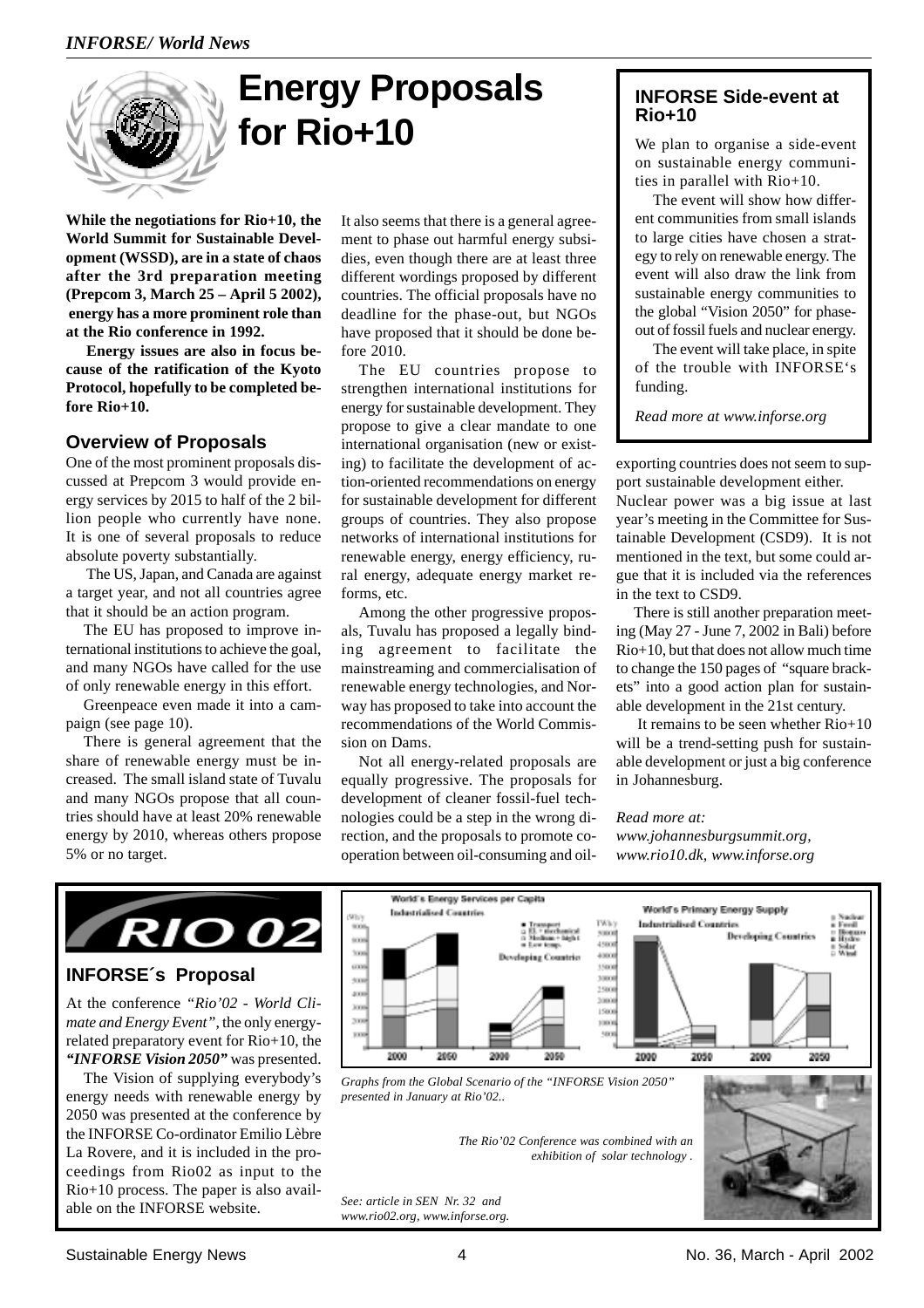## **International Agencies - in Progress**

**The 2 initiatives (ISEA & IRENA) for international organisations for sustainable energy are progressing.**

#### **ISEA /ISEF**

The NGO Energy Caucus for CSD has developed its proposal of an **International Sustainable Energy Agency (ISEA)** into an **International Sustainable Energy Fund (ISEF).**

The proposal was presented at the prepcom 3 to the Rio+10 (see page 4). The main aim of the fund is to support sustainable energy projects and incentives in lowincome areas of developing countries and countries with economies in transition.

The main funding should be 20% of the money saved from phasing out the subsidies for unsustainable forms of energy, such as fossil fuels, nuclear energy and large-scale hydropower, as well as 20% of the funding from reductions in military expenses.

The Caucus proposes to include this fund in the agenda for Rio+10.

#### **IRENA**

The World Council for Renewable Energy, which proposed the **International Renewable Energy Agency (IRENA)**, is planning the First World Renewable Energy Policy and Strategy Forum with the subtitle *"Renewable Energies: Agenda 1 of the Agenda 21"*, June 13-15 2002 in Berlin.

The Forum is expected to lead to the adoption of an *"Action Plan on a Global Proliferation of Renewable Energies"*, adding to the IRENA plans proposed last year.

*Read more at: www.gracelinks.org, and www.eurosolar.org, Events List on page 11 in this issue and article in issue Nr. 34, Aug. 2001 p. 4.*

## **News from Namibia**

**May 29-31, 2002 Seminar, Missing Link: Poverty, Energy & Gender**

REINNAM, Renewable Energy Information Network of Namibia, a new INFORSE member, is successfully increasing energy awareness in Namibia.

The network was established in 1997 and it is jointly hosted by the Desert Research Foundation of Namibia and the Polytechnic of Namibia.

In May 29-31, 2002 it organises a regional seminar *'Poverty, Energy and Gender: The Missing Links in Regional Development and Poverty Alleviation Strategies?'*

> *Info: Robert Schultz, REINNAM, e-mail: energy@polytechnic.edu.na, See also at the*



# **News from the Asian Cookstoves Network**

**Plans for the Next Phase The Asia Regional Cookstove Program (ARECOP) discussed plans for the Program´s phase III on a Planning Technical Advisory Meeting, 13-16 March 2002, in Dhulikhel, Nepal.**

The meeting was organised by the Centre for Rural Technology (CRT), Nepal, which is member of INFORSE and serves as a National Focal Point, and by the ARECOP Secretariat, Indonesia.

The ARECOP is a strong and active regional network promoting the uses of biomass and improved cookstoves (ICS). The program is now entering the 3rd year of its phase II. See article in issue Nr 34.

#### **Workshop in May 2002**

**The most important event will be the Regional Workshop on Household Energy, Indoor Air Pollution and Health, May 9-10, 2002, New Delhi, India.**

The workshop is organized by the Tata Energy Research Institute, the World Bank in collaboration with the Indian Government. It is co-sponsored by the UNDP, the Clean Air Initiative for Asian Cities and the Norwegian Trust Fund for Environmentally and Socially Sustainable Development and the United States Agency for International Development.

**Strengthening the Network in Nepal with a Database Centre for Rural Technology, Nepal**

**(CRT), INFORSE focal point, is the country contact point managing the Improved Cookstove (ICS) Network, Nepal, since August, 2000.**

CRT prepared an *'Inventory of Improved Cook Stoves in Nepal'* in 1999, which was updated in September, 2001, and is planned to be updated every year.

The inventory is stored as a database of the organizations involved in promoting improved cookstoves (ICS) in Nepal.

 It contains detailed information about the activities of 38 member organizations, such as ongoing programs, total number of ICS units built, strategies implemented, impacts of the program, as well as information about future programs. This glimpse of the activities of the Network members is expected to strengthen the network as well as the cooperation and collaboration among the member organizations.

*The network publishes a quarterly Newsletter to enhance the flow of information/ experiences on ICS among the members as well as at an international level.*



*More information: - Centre for Rural Technology (CRT), P.O. Box: 3628, Kathmandu, Nepal. Ph.: +977 1260165, fax: +977 1257922 e-mail: crt@wlink.com.np, crt\_net@nt.nrt.np http://www.nepalnet.org.np/crt/ - ARECOP Secretariat, P.O. Box 19, Bulaksumur, Yogyakarta 55281, Indonesia. Ph:+62 274885247, fax:+62 274885423 e-mail: arecop@yogya.wasantara.net.id arecop@doityourself.com http://www.arecop.org - Tata Energy Research Institute, Darbari Seth Block, Habitat Centre, Lodi Road, New Delhi 110003 India. Ph: +91 114682100, fax:+91 114682144 e-mail: iap@teri.res.in,*

*http://teriin.org.*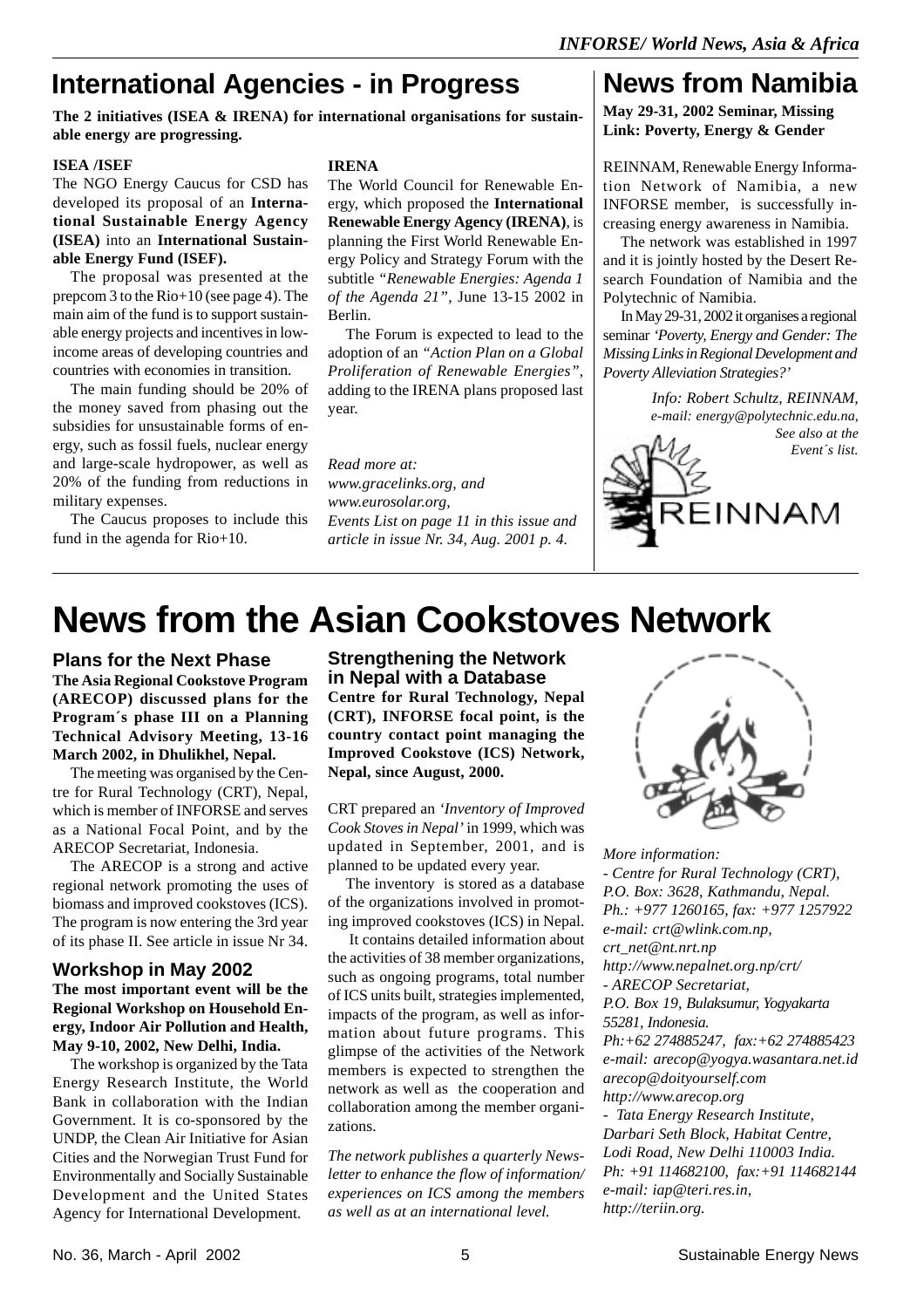

*Edited by Gunnar Boye Olesen, OVE, INFORSE-Europe*

## **EU Update**

#### **EU Proposal for Biofuels**

As part of the EU strategy to fulfil the Kyoto target for reduction of greenhouse gas emissions (see Sustainable Energy News 35), the EU Commission has proposed a directive for promotion of biofuels with targets for the EU countries.

For most NGOs, the main problem is that the draft directive does not include any regulation regarding agricultural pollution. The risk of this is that intensive farming for biofuels will cause more agricultural pollution because of increased use of fertilizers and pesticides.

Another important objection is that the draft directive does not prioritise among the different biofuels, nor does it recognise the environmental benefits of using pure vegetable oil and ethanol rather than derivatives such as rapeseed oil methyl ester (RME) or mixtures. Pure vegetable oils can be produced locally on farms; they have no environmental or health impacts in distribution and storage. The main drawback of the pure oils is that they require changes in the motors and/or fuel system.

Third, the draft directive includes an option for targets beginning in 2009 for mixing biofuels into normal petrol and diesel. Use of such mixtures will not realise some of the benefits of biofuels, such as the opportunity for local production or the reduction of environmental impacts of the fuel supply.

While there is no joint NGO position on the draft directive, it seems obvious to demand that:

- biofuels not be allowed to increase agricultural pollution. One option would be to give the largest tax reduction for organically grown biofuels only;
- support be given to pure vegetable oil and ethanol rather than to less environmentally benign derivates;
- there be no EU demand for mixtures of biofuels in mineral oil products;
- there be firm national targets for renewable energy in transport.

## **Protest Against the Danish Cuts !**

**Denmark's Cuts in Sustainable Energy, Development, and Environment**

When a right-wing government replaced the social democrats after the elections last November, everybody knew that they would reduce development assistance. That they also would cut completely programs and institutions for renewable energy and energy efficiency, give up off-shore windpower parks, cut down environmental assistance, etc. came as a surprise to many. These plans were made public only in January of this year.

#### **Hard Hit on INFORSE members**

INFORSE is one of the networks that are hard hit by this, as described in the editorial. Also, Danish INFORSE members have been hit, in particular the Danish Folkecenter for Renewable Energy, which has lost its state support.

#### **NGOs & Citizens - Protest**

Many concerned citizens and NGOs from Denmark and abroad have protested against the cuts. One petition against a 10% cut in development assistance has been supported by 33,000 people.

Recent polls have shown that while the government still has a majority of voters behind it, more than half of the voters are against the same government's cuts in environment and development.

*More info at: www.inforse.org, www.folkecenter.dk.*

Further, we suggest that the scope of the directive be broadened to include all types of renewable energy in transport. Windpower used for trains and trams is just as good for the environment as are biofuels in cars.

The council of energy ministers will discuss the issue on June 7, 2002. A decision might be made in November.

*See draft directive at www.europa.eu.int/ eur-lex/en/search/search\_lip.html search: Commission proposal 2001-547.*

#### **Consumer Information and Investment Limitation in EU?**

At the EU Summit in Barcelona in March, it was decided that EU businesses can choose their own electricity and gas supplier(s) after 2004. As part of the same revision of the Internal Energy Markets, it has been proposed that all consumers should be able to see on their energy bills a listing of the sources of their electricity. It has also been proposed to limit the ability of nuclear power companies to use their decommissioning funds as investment capital. Both proposals are strongly supported by INFORSE-Europe and other NGOs. It will be exciting to see whether we manage to have the proposals included in the final decision in November.

*Information: www.climnet.org and www.orgve.dk/inforse-europe*



## **Basel, Switzerland June 28-29, 2002**

**In the framework of the 5th International Energy Forum and sun21 events in Basel, there will be a** *"Symposium on Solar Energy in Developing Countries"* **organised by Oekozentrum in Langenbruck an INFORSE member organisation.**

There will be also workshops on:

- fund-raising for sustainable energy projects and companies and
- the active role of Switzerland at the World Summit Johannesburg 2002.

The event is combined with the sun21 Festival and events like sun21 Art Objects, Mini Solar Challenge, Midsummer's Day, Solar Tales and Every Day Technologies, Vacation Energy Calendar.

#### *Information:*

*Oekozentrum, Schwengistr. 12, 4438 Langenbruck, Switzerland. Ph: +41623873111, fax. +41623901640 sitzmann@oekozentrum.ch, www.oekozentrum.ch, www.sun21.ch*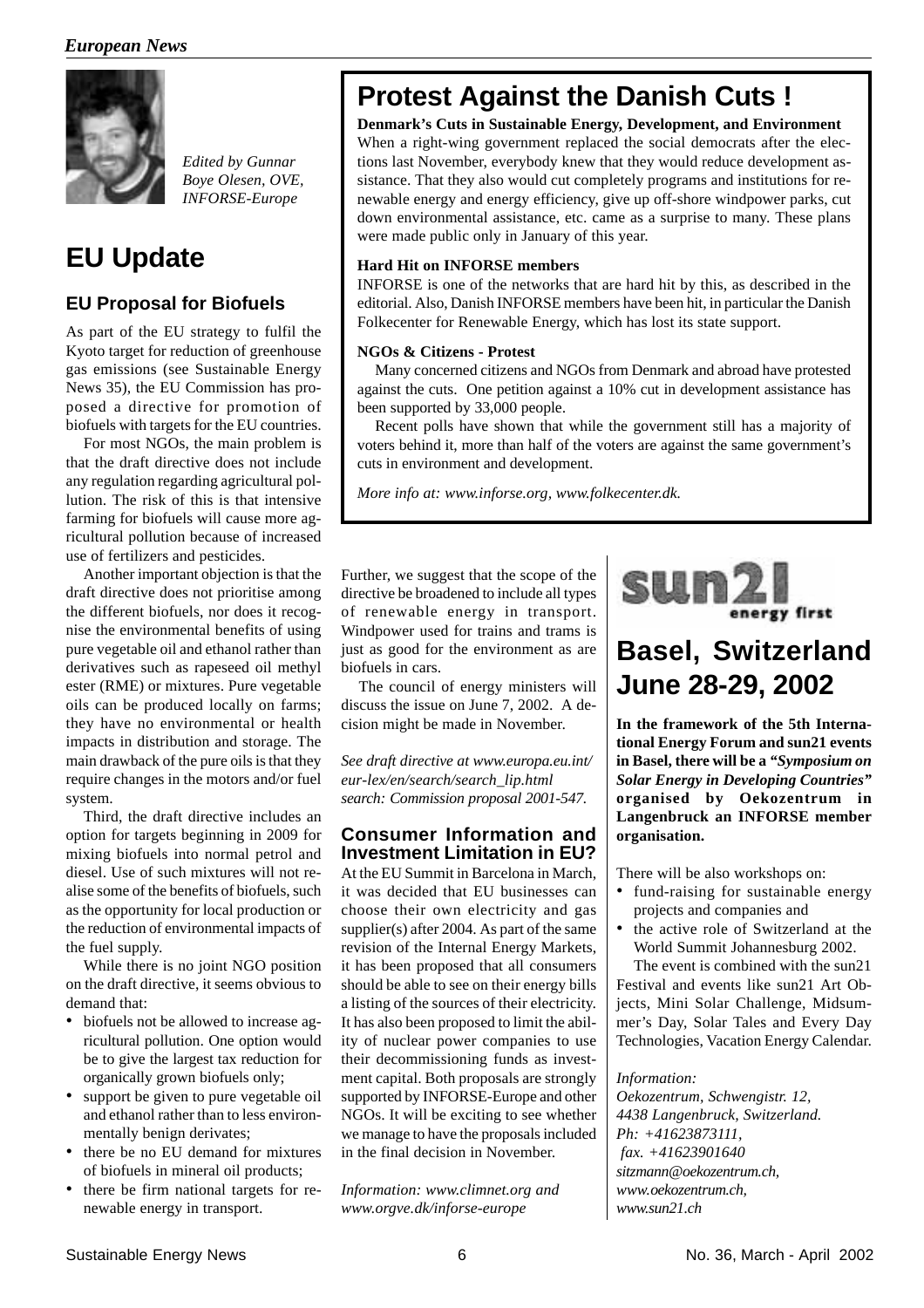### **100,000 Signatures, Siberia Anti Nuclear News**

Krasnoyarsk is a city of a million inhabitants in the Siberian part of Russia located near the national spent-nuclear-fuel storage. A citizens' committee there collected over 100,000 signatures for a regional referendum to stop the storage, reprocessing, and dumping of nuclear waste in the region. A regional referendum requires the collection of 35,000 signatures. In February, however, the Krasnoyarsk election committee decided to accept only 4,000 of the 100,000 signatures, thereby stopping the referendum.

Plans have also been made in secret to store the imported radioactive waste on an uninhabited Russian island in the Pacific, the Simushir island. The island has a valuable nature. In addition, it has elevated seismic activity, which is not conducive to safe storage of nuclear waste.

The plans for the storage at Simushir of radioactive waste from Taiwan were discovered by Ecodefense in March. Several NGOs have protested these (possibly illegal) plans.

*Info: www.ecoline.ru/antinuclear.*

#### **K2R4 Still Ongoing**

When the Ukraine government rejected the criteria of the EBRD (European Bank for Reconstruction and Development) loans for the proposed nuclear reactors Khmelnytski 2 and Rivne 4 (K2R4) in November of last year, many believed that this questionable project was permanently gone. Just a month later, however, in December, representatives of EBRD visited Kiev to try to save the project. The apparent success of this delegation shows that the K2R4 project is not dead. While no new decisions have been made, it is likely that after the Ukrainean elections in March, a new loan agreement could be negotiated, starting in April and maybe signed as early as July. The new loan agreement will need support from the EBRD Board of Directors as well as from the EU Commission.

In the meantime, Kiev might make more progress in meeting conditions set by the EBRD. For example, in December, the Ukrainean parliament increased the level of third-party liability for nuclear operators. That is one of the conditions for the loan.

*Info: www.bankwatch.org/k2r4*

#### **NGOs Protest Finnish Nuclear**

"The European Anti-Nuclear Platform" is a new platform of NGOs and networks, including INFORSE-Europe. Its first action is a protest against Finland's plan to build a nuclear reactor. The network is seeking additional NGO support for this protest.

*Contact the organisers via Women Against Nuclear Power – Finland, email: ullaklotzer@yahoo.com.*

*More info about campaigns actions: WISE - NIRS website: http://www.antenna.nl/wise/index.html*

**Success for Solar Energy in Catalunya**

**During the year 2001, three important projects in Catalunya received international recognition:**

- The EUROSOLAR Award 2001 was given to the Solar Ordinance of the city of Barcelona. This local law forces all future new buildings in the city to have solar heating systems that will cover 60% of the heating of hot water.
- The Poul laCour Award 2001 was given to the founders of Ecotecnia, a Barcelona co-op that has been working on the development of wind technology since the early 80s.
- The EUREC Technology Prize 2001 was given to Trama Tecnoambiental, a Barcelona-based small company that has been working on PV technology for rural environments since the 80s.

*Info: Barcelona Grup d'Energia Local - BarnaGEL, c/o Ecoserveis Via Laietana 15 3r 4a, 08003 Barcelona, Catalunya, Spain ph/fax +34-93-3193586, e-mail:barnagel@energiasostenible.org www.energiasostenible.org*



*Child drawing made in Belarus at a school.*

## **News from Belarus**

**The Belarus youth environmental movement "Belaja Rus" has organised campaigns for energy efficiency, waste separation, and public participation in environmental decision-making.**

In Minsk, young people including pupils were invited to discussions of environmental problems of waste and energy in Belarus, and of what people can do themselves to reduce the problems. In an environmental awareness bus tour, volunteers from Belaja Rus visited 13 schools around Belarus, introducing the campaigns.

The campaigns are supported by leaflets on energy efficiency, waste, and public participation in Russian, made by "Belaja Rus". In addition, the organisation produced teacher-guides, along with the newsletter "Zelenie Novosti" for young people and teachers in Belarus.

The activities were conducted in co-operation between two INFORSE members, 'Belaja Rus' and OVE the Danish Organisation for Renewable Energy, with support from the Danish Environmental Protection Agency.

*More info:*

*www.orgve.dk/inforse-europe www.eibelrus.narod.ru/gn/gn01/gnr.htm www.eibelrus.narod.ru/gn/gn00/gnr.htm*



*School children looking at the exhibition (above), and standing with their eco-set (down).*

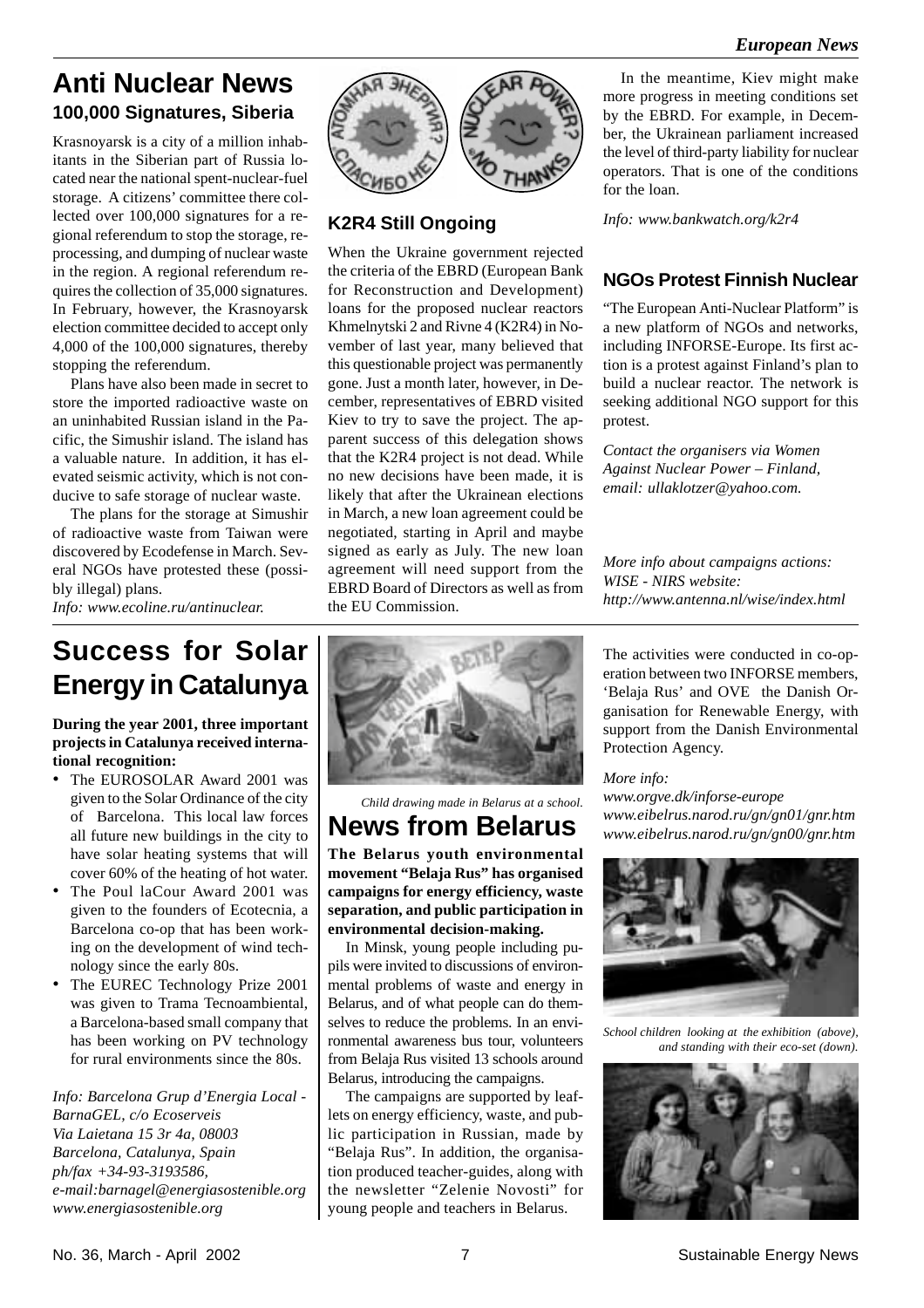

*Training a local mason to build a biogas digester dome using locally made bricks.*

# **Biogas Can and Does Work Tackling Desertification – a Daily Reality**

**Success story of a small NGO in Mali**

> *By Kate Burrell visiting Mali folkecenter*



**Desertification is a commonly discussed problem in reference to Sub-Saharan Africa.**

 **The problem is well known and the processes that bring it about are understood. It is rare, however, for viable alternatives to the use of wood derivative fuels to be found and accepted into traditional societies.**

 **Here is the success story of a small NGO, called Mali-Folkecenter, that has been working to prove that the use of biogas in Mali, West Africa, can and does work.**

Desertification affects the lives of millions of people world-wide, so the experts tell us, but in Mali, West Africa, desertification is a daily reality for much of the population.

Mali lies within the environmentally fragile Sahel region - about one third of the territory is actual desert, the Sahara, and the other two thirds is semi-arid savannah land vegetated with bushes, grasses and baobab trees.

Mali's population depends directly on the land for water provision, for fuel, and for food supply. The cutting of trees for domestic fuel causes soil deterioration and erosion; it also alters the climate in large areas of the country.

The environments of regions which surround and supply cities are particularly pressured with rural overpopulation coinciding with massively increasing urban populations. Bamako, Mali's capital, has doubled in size in the last 20 years, meaning that pressure on its supply zone today is enormous.

#### **Traditional Fuels in a Traditional Society - Shortcomings**

The burning of wood does play a large role in the energy supply of poor countries and in Mali, it is thought that 92% of domestic needs as well as much of the small scale industry is powered by wood and wood derivatives (mainly charcoal). The collection and sale of wood and charcoal provides income for many rural and urban people, but also brings about a rapid decrease in vegetative cover which exceeds the rate at which forests can regenerate and so is absolutely not sustainable. Population pressure on cultivated lands means that traditional systems of fallowing are disappearing, pastures are being overgrazed, and certain species of animal and vegetation are becoming extinct. These factors combine to propel a progressing disappearance of vegetation and biodiversity, as well as degradation and erosion of soils, most of all in the areas that surround cities, where a healthy environment is vital to people's lives.

#### **Biogas – a Combined Effort**

Since 1970, the Malian Government has taken some measures to curtail these problems, but without any real co-ordinated strategy. Then, in 1990, a global approach was taken and the National Domestic Energy Strategy was put together, with international financial support. The strategy aimed to better organise the use of wood resources so that development could occur without harming the environment and to improve access to renewable energy resources. It was within this context that Mali-Folkecenter, an independent NGO working to promote renewable energy in Mali and West Africa, initiated a project funded by the Global Environmental Facility Small Grants Program administered by UNDP, involving domestic biogas installations in the region surrounding Bamako. The aim was to provide a model for non-commercial transfer of technology to un-served areas.

#### **The Benefits of Biogas**

Household biogas installations produce kitchen fuel and fertiliser, using raw animal waste (usually from cows). Waste is fed into a digester, where fermentation occurs, a gas fuel is produced, and organic bound nitrogen is mineralised within the waste. The resulting slurry is very fertile, and when used on crops at opportune moments, can actually increase crop production. The technology is very simple, and has enjoyed significant success and diffused widely in China, where there are 7 million installations. The successful Chinese implementation model uses household installations rather than communitytype plants, which often are neglected after one or two years because of the lack of personal responsibility.

#### **Biogas Succeeds in Mali**

In the past, it has been reported that biogas cannot work in Africa. Rather than this being due to perhaps a lack of raw materials, inappropriate bio-climatic conditions, or issues relating to human resources, this opinion seems to have become established simply because previ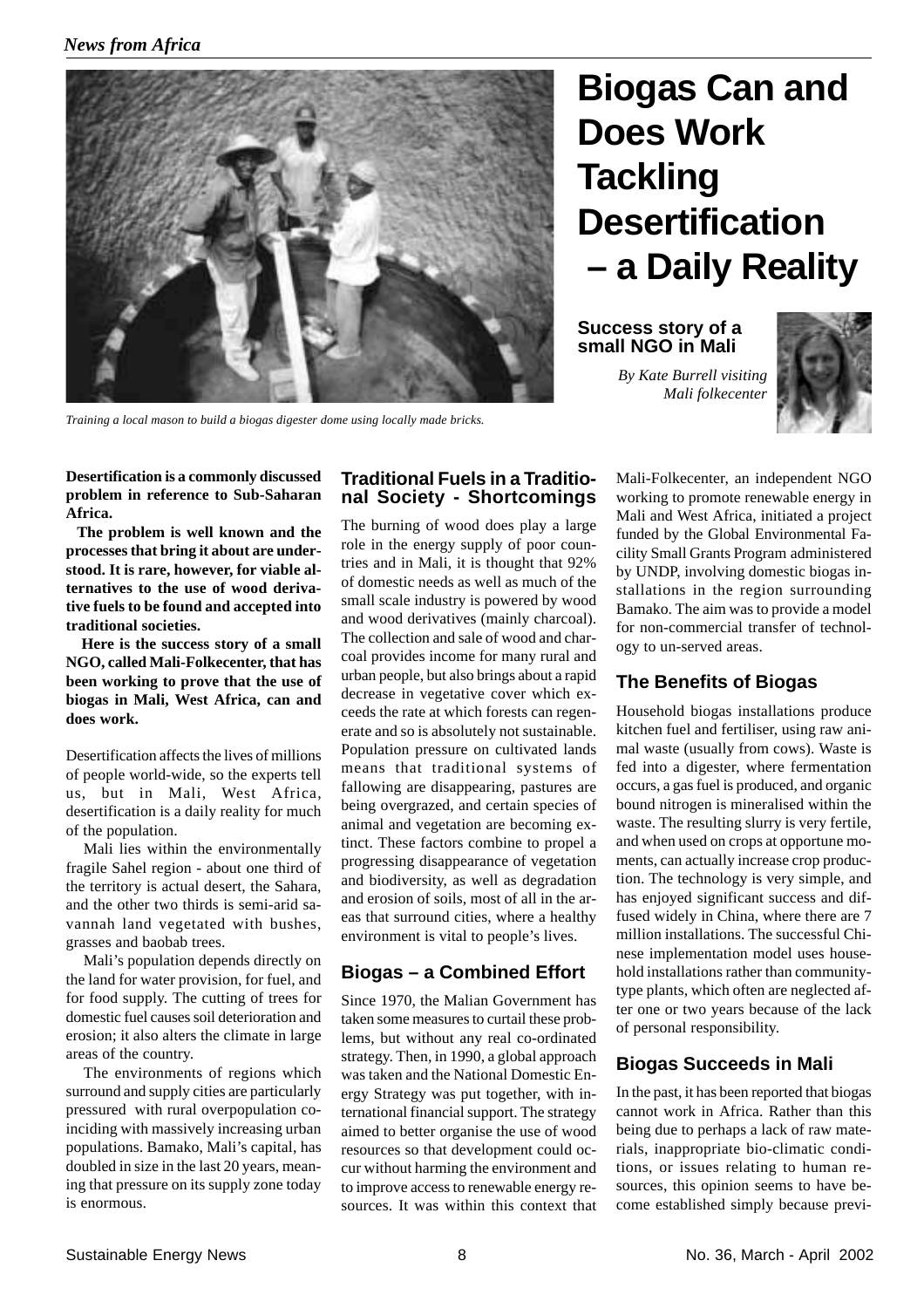ously, management structures have not been adapted to indigenous cultures. Mali-Folkecenter have however made a meaningful break from the past through their in-depth understanding of Malian rural life. As a result, biogas is being proven as a real option for Africa today and in the future. Many women who have benefited from Mali-Folkecenter biogas installations have been enthusiastic about the use of biogas in kitchens. On a recent visit to the village of Sinsina, a beneficiary told Mali-Folkecenter technicians, 'My wife loves cooking with biogas because it gives less smoke'.

#### **The Selection Process for People Participation**

Mali-Folkecenter carefully selected 5 large families in the region surrounding Bamako, out of many that volunteered, using strict criteria. Each family needed to be near to a water supply, as the installations use a lot of water; needed to have at least 20 sheep or cattle, so that enough animal waste would be provided for the digester; and needed to be considerable consumers of wood resources, so that the installation of a digester would actually make a difference to local wood resources. In addition, each family had to show an enthusiasm for the project, to volunteer their manual labour, and to provide a financial contribution that would help to pay construction costs.

#### **Technology that Works**

The technology is very simple. It consists of a domed cement brick digester (underground) with fibro-cement feeding and outlet tubes, a floating metal drum to collect gas, plastic, metal pipes to transport gas, and burners to cook food. Total cost is around 750 USD, although this could be significantly reduced if a larger program were initiated, by economy of scale. Experience in China indicates that with a large-scale program, a cost of less than 200 USD can be achieved.

#### **Cooking Using Biogas Stove**

During the 18-month project, families helped two experts in the construction of the installations. Whilst doing so, they were instructed in the principles behind domestic biogas and in the maintenance that would be needed. Today, all 5 installations are up and running and being used by the women of the family to prepare food.



*Biogas installation in the village of Konyobla, 30km outside Bamako, Mali's capital*

#### **Hope for the Future of Biogas in Mali**

In September 2001, Mali-Folkecenter held a seminar in Bamako to distribute information and to share lessons learned with an audience of other sustainable development NGO workers. The biogas seminar was also attended by the General Secretary of Mali's Ministry for Mines, Energy and Water, who expressed his interest in the project and thanked Mali-Folkecenter for their contribution to Mali's sustainable future.

Mali-Folkecenter, while continuing follow-up work at the installed sites, is now seeking funding for a biogas program of 100 sites that could allow the successful Chinese model to diffuse widely. A program should be considered for the future of partial subsidy to make the installations more affordable to local people.





*For more details please contact: Ibrahim Togola or Tom Burrell, Mali-Folkecenter, BP E4211, Bamako, Republic of Mali, Ph: +223 20 06 17, fax: +223 20 06 18, e-mail: mali.folkecenter@afribone.net.ml www.folkecenter.dk*

*Mali Folkecenter and the Danish Folkecenter are both members of INFORSE.*

*The biogas being tested for combustibility*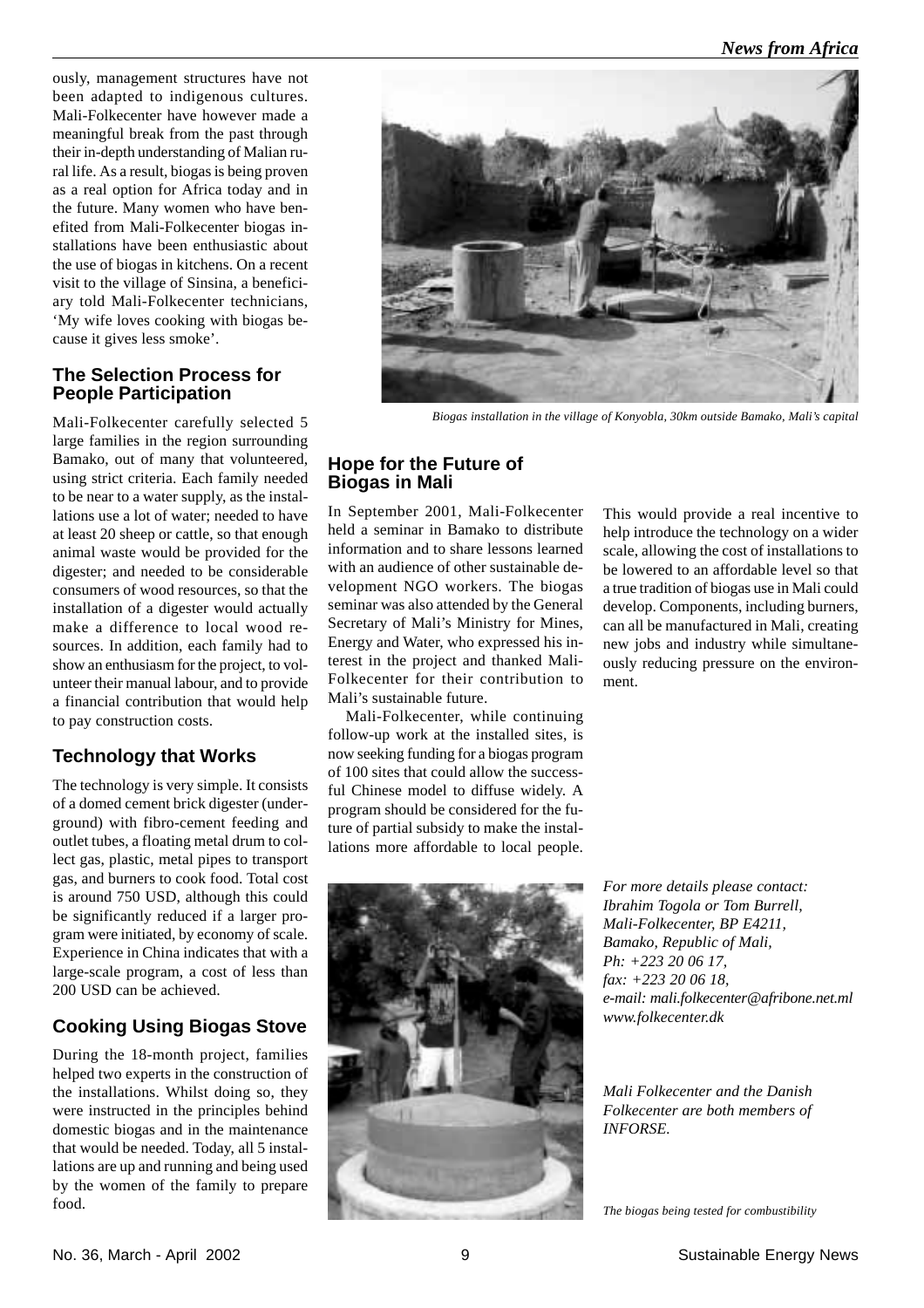**Restructured** 

# **Publications**



#### **Enabling Innovation**

**A Practical Guide to Understanding and Fostering Technological Change**

- Lessons on success and failures from adopting new technologies like rice driers in the Philippines and in Vietnam.

- How 'bottom-up' beat 'top-down' for the billion-dollar wind turbine industry? Study on the Danish and the American experiences.

- Open and Closed: Linux vs Windows - Food for Thought: Aftermath of the Green Revolution

- How to Catalyse Innovation: A practical guide to learning selection

*By Boru Douthwaite, International Institute of Tropical Agriculture in Nigeria. ISBN 1 85649 972 3 Pb, 266 p. 2002, \$25.00, Published by ZED Books Ltd.*

## **Helio Indicators**

*Sustainable Energy Watch (SEW)* is the main activity of HELIO International an INFORSE member organisation.

It analyses energy policies using 8 indicators, selected according to the 4 characteristics of sustainable development environmental, social, economic and technological. The calculations results with vectors which draw a snowflake diagram.

*More info: fax : +331 42248633 E-mail : helio@helio-international.org www.helio-international.org*



#### **Our Simmering Planet**

**What to do about Global Warming?**

- What is Climate Change? - Do we need to worry? - Are we at a

boiling point?

- What happened dur-

ing the climate negotiations? Why are the politicians disagreeing? Who are the players? Does the Bonn agreement, without the US on board makes sense?

- What are the conflicting concerns North and South? Are we re-thinking the North? Facing the cracked mirror? *By Joyeeta Gupta, Institute for Environmental Studies, Amsterdam. ISBN 1 84277 079 9 Pb, 180 p. 2002, \$17.50, Published by ZED Books Ltd.*

*Info about both books: Zed Books Ltd., 7 Cynthia Street, London N1 9JF, UK. Ph: +44 20 7837 8466, fax: +44 20 7833 3960, e-mail: hosie@zedbooks.demon.co.uk.*

#### **Restructured Rivers Hydropower in the Era of Competitive Markets**

The competitive markets are replacing regulated monopolies.

This affects the tools available to ensure that the environmental impacts of power generation are kept in minimum.

These tools (demand side management, green power marketing, portfolio standards, labelling, emission cap and trade mechanism) are addressed showing the impacts of hydropower.

*By Philip Raphals, Helios Centre for Sustainable Energy Strategies, Canada. ISBN 0 9662771 8 X, 113 p. 2001*

*Info: International Rivers Network (IRN) att. Elizabeth Brink, 1847 Berkeley Way, Berkeley, CA 94703, USA. Ph: +1 510 8481155,fax: +1 510 8481008 e-mail: ebrink@irn.org, www.irn.org.*

## **Power to Tackle Poverty Campaign**

**Greenpeace has a launched a campaign calling for the countries to provide sustainable energy to the 2 billion poor that lack basic access to energy today.**

 They want the countries to decide upon this at Rio+10, and they want to see the task finished by 2012. The basic energy services should include light, healthy cooking, water pumping, health centres, and schools. They find that there are no insurmountable technical, financial, or institutional barriers to achieving this goal, but we need the political will to make it happen. They propose that key international organizations such as the World Bank and the United Nations, as well as developed countries, use their funds to help bring about the necessary transformation in the countries where the world's poorest people live.

The global investment costs are estimated to be 200 – 250 billion US\$, or 20- 25 billion US\$/year. Over half of the rural population in developing countries would be able to pay for the service, if long-term credits were available. As the program developed, costs would decrease, and more people could afford to change. In addition, redirecting subsidies from fossil fuel could free funding to support the change, including in some developing countries. All of this makes the task easier, but contributions from the developed countries are still very important.

The campaign is being conducted in co-operation with The Body Shop, and it includes a petition entitled, "Choose Positive" that is addressed to world leaders, which is currently supported by over 120,000 persons.

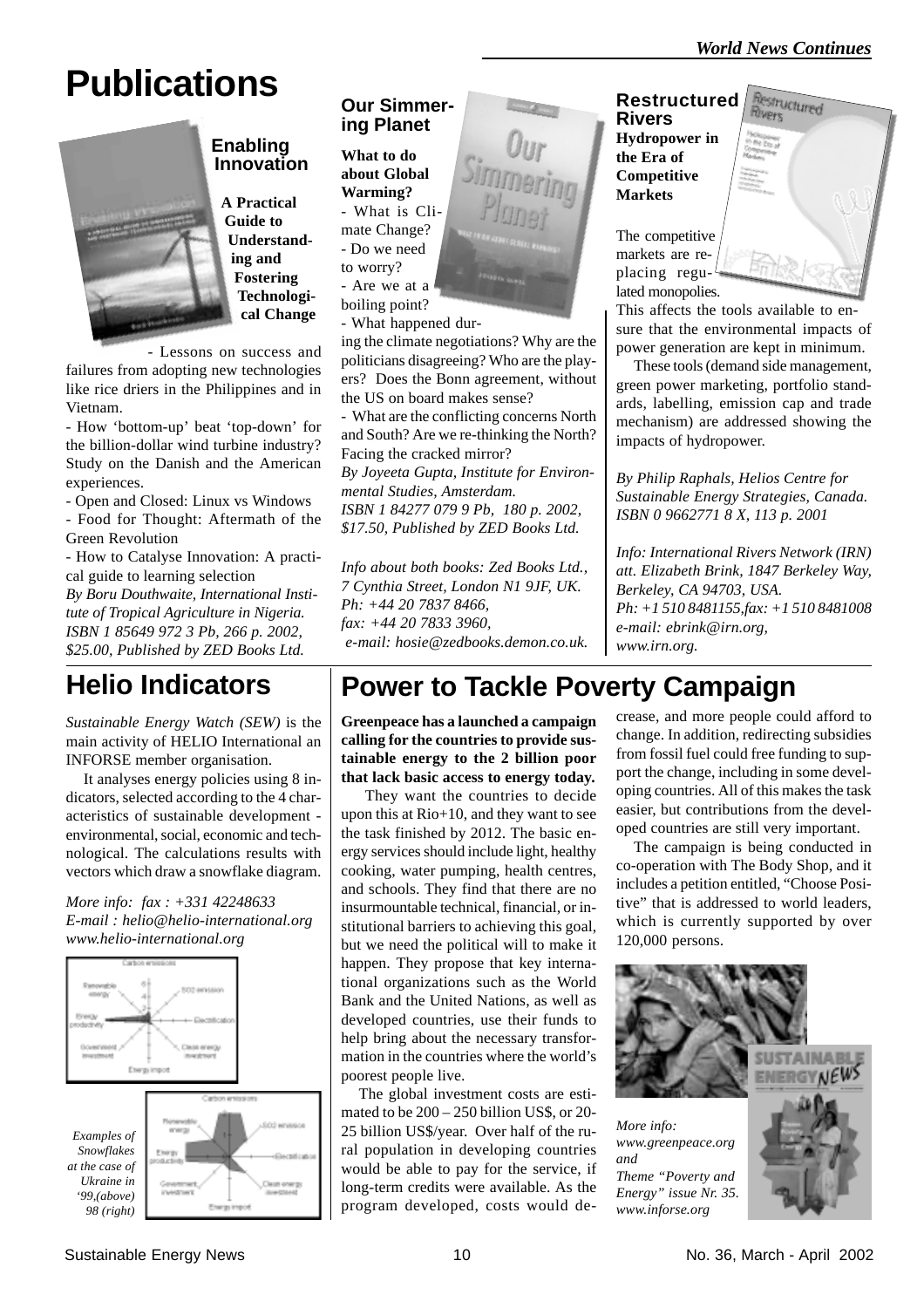**EVENTS**

*\* = See article in this issue, INFORSE organisations are involved*

#### *May 9-10, 2002, New Delhi, India* **Regional Workshop on Household Energy, Indoor Air Pollution and Health**

*Info: Tata Energy Research Institute, Darbari Seth Block, Habitat Centre, Lodi Road, New Delhi 110003 India. Ph: 91-11-4682100, fax: 91-11-4682144/45, e-mail: IAP@teri.res.in, http://teriin.org*

#### *May 15-16, 2002*

#### **10th Int'l Climate Alliance Annual Conference & General Assembly, Graz, Austria** *Info: Climate Alliance, Galvanistr. 28, 60486*

*Frankfurt am Main, Germany. Ph: +49 69 717139 0, fax: +49 69 717139 93 e-mail: europe@klimabuendnis.org, www.klimabuendis.org*

#### *May 23-24, 2002*

**8th Int'l Cogeneration & Environment Conference & Exhibition, Istambul, Turkey** *Info: Teknik Yayincilik, Taniyum A.S., Balmumcu, Barbaros Blv., Bahar Sk., Karanfil Apt 2/11-13 Kat 4-5, 80700-01 Besiktas, Istambul, Turkey. Ph: + 90 212 275 8359, fax: +90 212 288 1614, e-mail: tekyay@turk.net, www.teknikyayincilik.com.*

#### *May 23-26, 2002*

**Solar Expo´02 & Conference, Verona, Italy** *Info: Ph:+39 439840922, fax:+39 43984 9854, exhibition@solarexpo.com, www.solarexpo.com*

#### *May 28-29 2002*

#### **All-Energy Opportunities, From Creation to Marketplace, Aberdeen, UK.**

Conf. & Exhibition in association with BWEA *Info: Media Generation Events ltd, Ph: +44 20 8241 1912, fax: +44 20 8940 6111, info@all-energy.co.uk, www.all-energy.co.uk.*

#### *May 27-29, 29-31, 2002*

**Right Light 5 + IEECB, Nice, France** 2nd Int'l Conf. on Improving Electricity Efficiency in Commercial Buildings, 5th European Conf. on Energy Efficient Lighting, *Info: ADAME, 500, route des Lucioles, 06560 Valbonne, France. Fax; +33 493 653 196, infos.ieecbrl5@online.fr,http://ieecbr5.online.fr/*

#### *May 29-31, 2002\**

**Poverty, Energy and Gender: The Missing Links in Regional Development and Poverty Alleviation Strategies? Namibia**

*Info: Robert Schultz, REINNAM, Polytechnic of Namibia Private Bag 13388, Windhoek, NAMIBIA, Ph/fax: +264 61 2072088, e-mail: energy@polytechnic.edu.na*

*http://www.johannesburgsummit.org,*

#### *May 27 - June 7, 2002\**

**PrepAdd** Indonesia

#### *June 12-14, 2002*

#### **Sustainable Energy Technologies, Portugal**

*Info: University of Nottingham, School of Built Environment, Institute of Building Tec., University Park, Nottingham. Ph: +44 115 - 951 3158, fax: - 951 3159 www.nottingham.ac.uk/sbe*

#### *June 13-14, 2002*

#### **Role for Municipalities in a Liberalised Energy Market, Odense, Denmark** 7th Annual Seminar of Energie-Cities

*Info: Energie-Cities Secr. 2 chemin de Palente 25000 Besancon, France. Ph: +33 3 81653680, fax: +33 3 81 507351, sem2002@energie-cities.org, www.energie-cites.org.*

#### *June 13-15, 2002 \**

#### **1st World Renewable Energy Policy and Strategy Forum, Berlin, Germany** Towards Johannesburg: renewable Energy:

Agenda 1 of the Agenda 21. *Info: WCRE, Bonn, Germany. Ph: +49 228 362373, info@world-councilfor-renewable-energy.org, www.world-council-for-renewable-energy.org*

#### *June 17-21, 2002*

#### **Biomass for Energy, Industry and Climate Protection, Amsterdam, Netherlands**

*12th European Conference and Exhibition Info: WIP- Munich, Sylvensteinstr., 2, 81369 Munich, Germany. Ph: +49 89 7201235, fax: +49 897201291, e-mail: wip@wip-munich.de, www.wip-munich.de.*

#### *June 18-21, 2002*

#### **Wind Energy 2002, Hamburg Germany**

Int'l Trade Fair, Export, Finance Offshore *Info: PO box 302480, 20308 Hamburg, Germany. Ph: +49 40 35 69-2120, fax: +49 40 35 69 2171, e-mail: info@windenergyhamburg.de, www.windenergy-hamburg.de.*

#### *June 28-29, 2002 \**

**SUN 21, Symposium on Renewable Energy in Developing Countries, Basel Switzerland** *Info: Oekozentrum, Schwengistr. 12, CH-4438 Langenbruck. Ph: +41-62 387 31 11, fax. +41-62 390 16 40*

*sitzmann@oekozentrum.ch , www.sun21.ch*

#### *July 2-6 ,2002*

#### **The World Wind Energy Conference and Exhibition, Berlin, Germany**

*Info: WIP -Munich, Germany. Ph/fax: +49 89 720-12735/ -12791, wip@wip-munich.de www.world-winf-conference.org*

#### *June 29 - July 5, 2002* **World Renewable Energy Congress - VII, Cologne, Germany**

Side Events: June 29: Australia & Europe July 1-3: Renewable Energy Expo. *Info: Prof. A Sayigh, WREN, 147 Hilmanton, Lower Early, Reading RG6 4HN, UK. Ph: +44 118 961 1364, fax:+44 118 961 1365, e-mail: asayigh@netcomuk.co.uk, www.wrenuk.co.uk, www.det.csiro.au www.renewenergy.com.*

#### *July 22-24, 2002*

#### **Int'l Conference on Passive and Low Energy Architecture, Tolouse, France**

*Info: Ecole d´Architecture de Toulouse, 83, rue Aristide Mailol, BP 1329, 31106, Tolouse cedex 1, France. Ph: +33 5 - 62 11 50 49, fax: - 62 11 50 48*

*e-mail: plea2002@toulouse.archi.fr, www.tolouse.archi.fr*

#### *July 23-25, 2002*

#### **ICTTS 2002, Guilin, China**

3rd Int'l. Conference on Traffic and Transportation Studies *Info: Guiping Xiao, gpxiao@center.njtu.edu.cn /www.njtu.edu.cn/depart/xyjtys/ictts*

#### *August 4-8, 2002*

#### **Int'l Symposium on Renewable Energy Education, Orlando, Florida, USA.**

*Info: Florida Solar Energy Center, 1679 Clearlake Road, Cocoa, FL 32611, USA. sheinkopf@fsec.ucf.edu, www.alpha.fsec.ucf.edu*

#### *August 26 - September 4, 2002 \** **Earth Summit on Sustainable Development, Johannesburg, South Africa**

*Info: Johannesburg Summit Secretariat, Division for Sustainable Development, United Nations Department of Economic and Social Affairs, 2 UN Plaza, DC2-2220, New York, NY 10017, USA.*

 *dsd@un.org, 2002participation@un.org http://www.johannesburgsummit.org, www.earthsummit2002.org,*

*September 23-27, 2002*

#### **Biomass for Energy Kyiv, Ukraine**

*Info: Institute of Engineering Thermophysics of National Academy of sciences of Ukraine, 2a, Zhelyabov str. , 03057, Kyiv, Ukraine. Ph: +38 044 4417344, fax: +38 044 4466091, e-mail: conference bimass.kiev.ua, www.biomass.kiev.ua*

#### *October 7-11, 2002* **PV in Europe, Rome, Italy**

Conference and Exhibition *Info: WIP-Munich, and ETA Florance, Piazza Savonarola, 10, 50132 Florance, Italy. Ph: +39 055 5002174, fax:+39 055 573425, eta.fi@etaflorance.it, www.etaflorance.it*

#### *October 22-24, 2002*

**Sustainable Energy Expo´02, London UK** *Annual Exhibition and Conference. Info: fax: +44 20 7850 7502, www.sustainable-expo.org.*

#### *October 30-November 2, 2002*

**New Energy Husum´02, Germany** Exhibition and Conference *Info: Kielsburger str. 8-10, 25813, Husum, Germany.*

*Ph: +49 48419020, fax: +49 4841902266, www.new-energy-husum.de or*

*Bundesverband Ernneuerbare Energie (BEE), e-mail: lackmann-paderborn@t-online.de.*